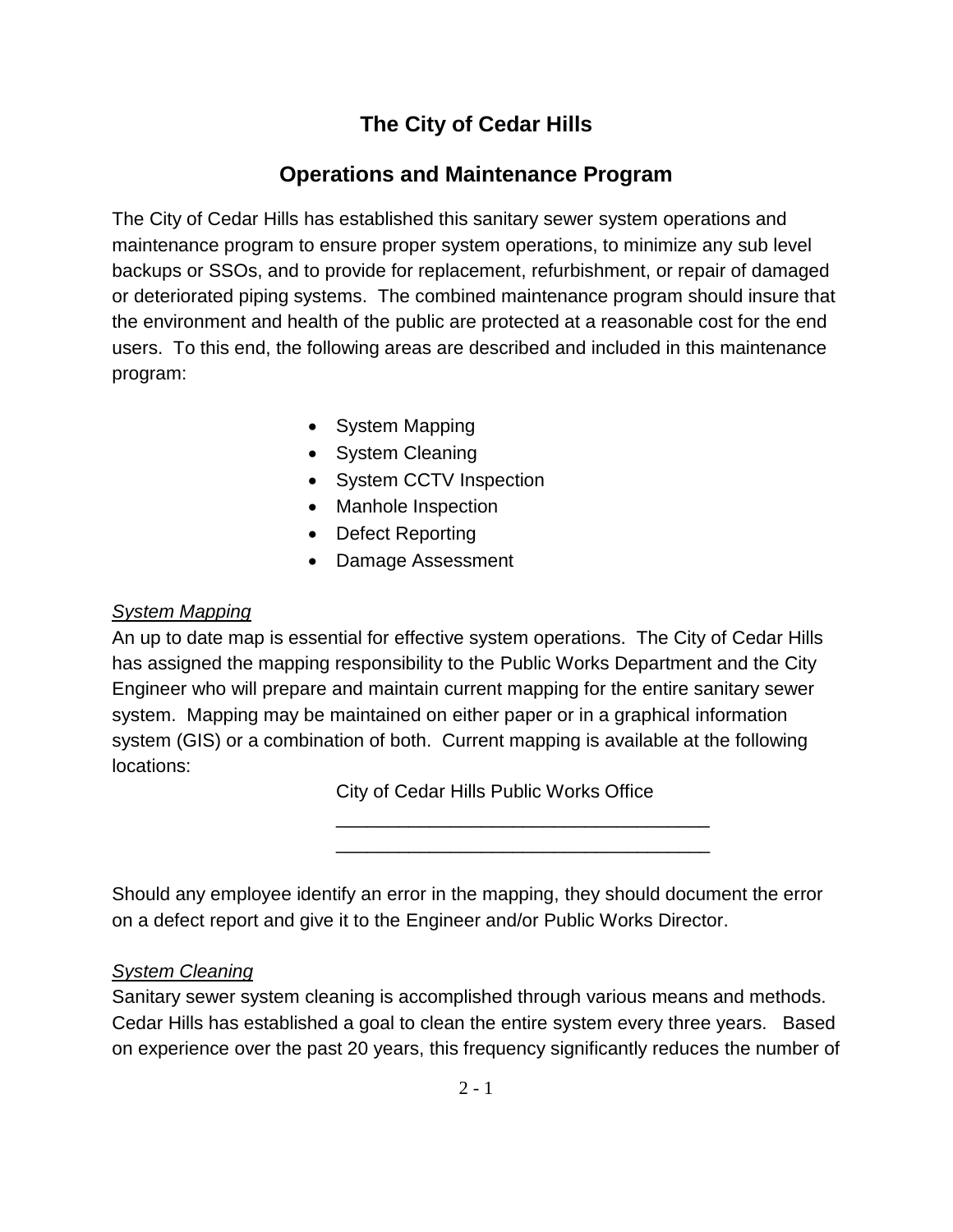basement backups, controls grease problems and flushes any bellies in the system. In addition, Cedar Hills has a listing of identified hot spots which may be maintained at a higher frequency. Systems which may have roots are mechanically rodded or hydraulically cut out and areas where restaurants are close together are hydraulically flushed with a high pressure jet truck. The following methods are employed to provide system cleaning:

> Hydraulic Cleaning Timpanogos Special Service District CCTV Inspection Timpanogos Special Service District If Necessary: Mechanical Rodding. Chemical Root Control Chemical FOG Control

Cleaning records are maintained at Cedar Hills Public Works Office. Contractors are required to provide cleaning records associated with their work. Cleaning history may also be entered into the GIS; however, this is not always necessary. Should the cleaning process identify a serious defect, the problem should be reported on a Defect Report Form. The Public Works Department should be given the defect reports for further action. The defect report should be specific as to location and type of problem. A copy of the Defect Report Form is included at the end of this narrative section. A summary of cleaning activities shall be prepared annually by the Public Works Department or designee. This summary will normally be presented to the City of Cedar Hills City Council.

## *System CCTV Inspection*

Closed Circuit TV inspections of the sanitary sewer system are used to assess pipe condition and identify problems or possible future failures which need current attention. The CCTV process also identifies the piping condition to allow for replacement prior to failure. Generally, Timpanogos Special Service District will conduct CCTV inspection with their own staff. Inspections of the system will occur every 5 - 10 years. This inspection frequency is based on the pipe aging process. As such, once the system has been inspected completely, change usually occurs gradually. CCTV will also be employed when a systems operation or capacity is questioned or when an SSO occurs. Any defects identified during the CCTV process should be reported on a Defect Report Form and the form should be given to the Public Works Director/Operations Manager for possible repairs. Documentation of CCTV activities will be maintained at the Public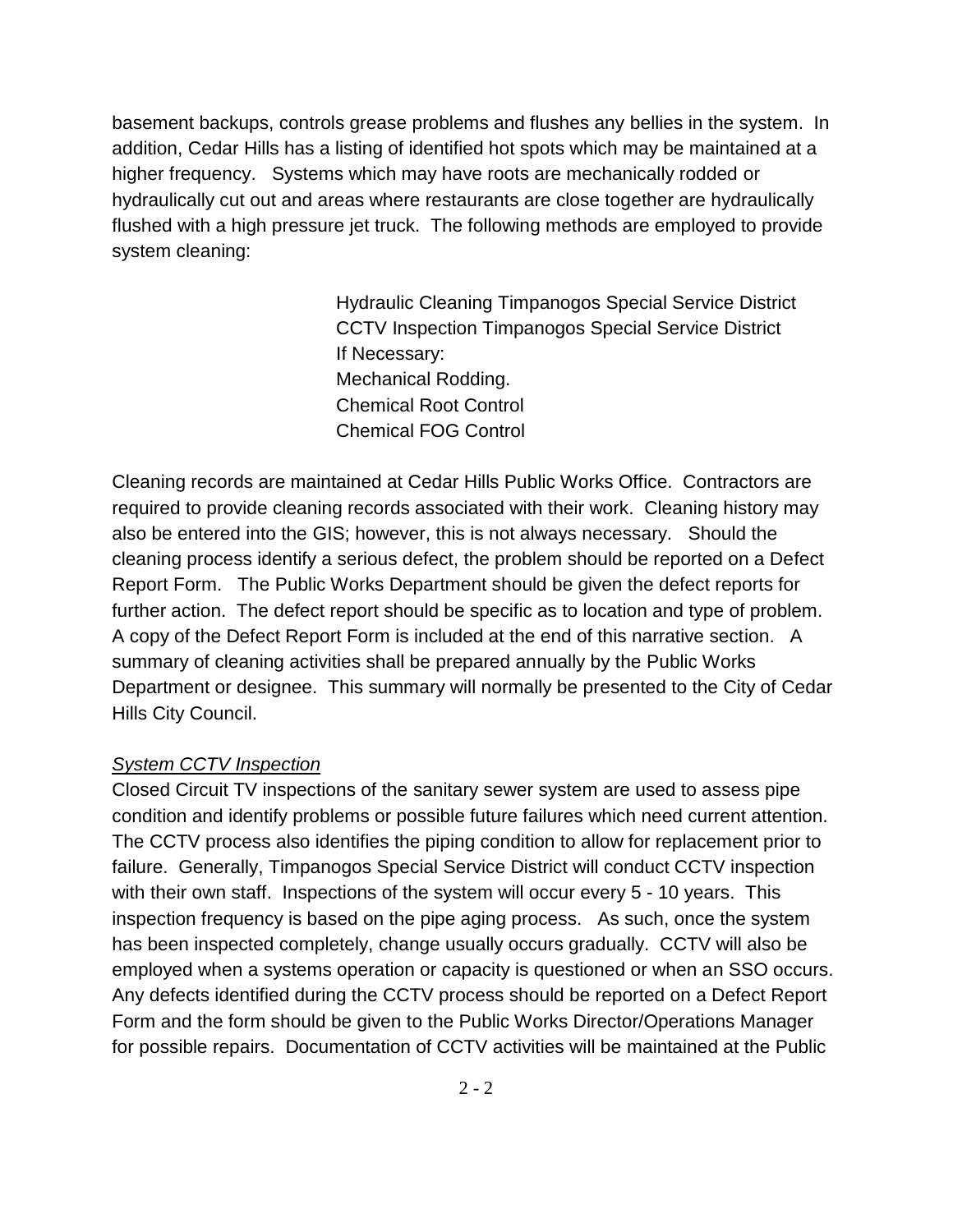Works office. When contractors are employed to inspect the sanitary sewer system they will be required to submit records for their work. The Public Works Department will prepare an annual summary of CCTV completed for that calendar year.

# *Manhole Inspection*

The City of Cedar Hills Public Works Department schedules annual inspection of the sanitary sewer manholes (M/H). The M/H inspection involves the identification of foreign objects and surcharging that may be present. Crews inspecting the manholes will be given maps by the Engineer who will monitor the progress and completeness of the inspection process. When a potential defect is identified, the manhole should be flagged. Flagged manholes should be checked by an operator within several days to determine further action. If, during the inspection process, the inspection crew believes a problem is imminent, they should immediately cease inspecting and inform the Public Works Director/Operations Manager of the problem. A cleaning crew should be dispatched immediately to ensure correct system operations. All inspection records should be retained for documentation of work performed.

# *Defect Reporting*

Defect Reports generated through the cleaning, CCTV inspection or manhole inspection programs will be prioritized for correction by the Public Works Director/Operations Manager. Any defects which have the potential for catastrophic failure and thus create a sanitary sewer overflow should be evaluated immediately and discussed with the Public Works Director and City Engineer for repair. Repair methods may include:

> Spot Excavation Repairs Spot Band Repairs Segment Excavation Replacements Segment Lining Manhole Rehabilitation

When a defect is not flagged for immediate repair, it should be considered for placement on the "hot spot" list. This will allow for vigilant maintenance to ensure failure and a subsequent sanitary sewer overflow do not take place. Defect reports should be used in the Budget process to determine what financial allocation should be made in the next Budget year. The Public Works Director/Operations Manager should include outstanding defects in the annual report.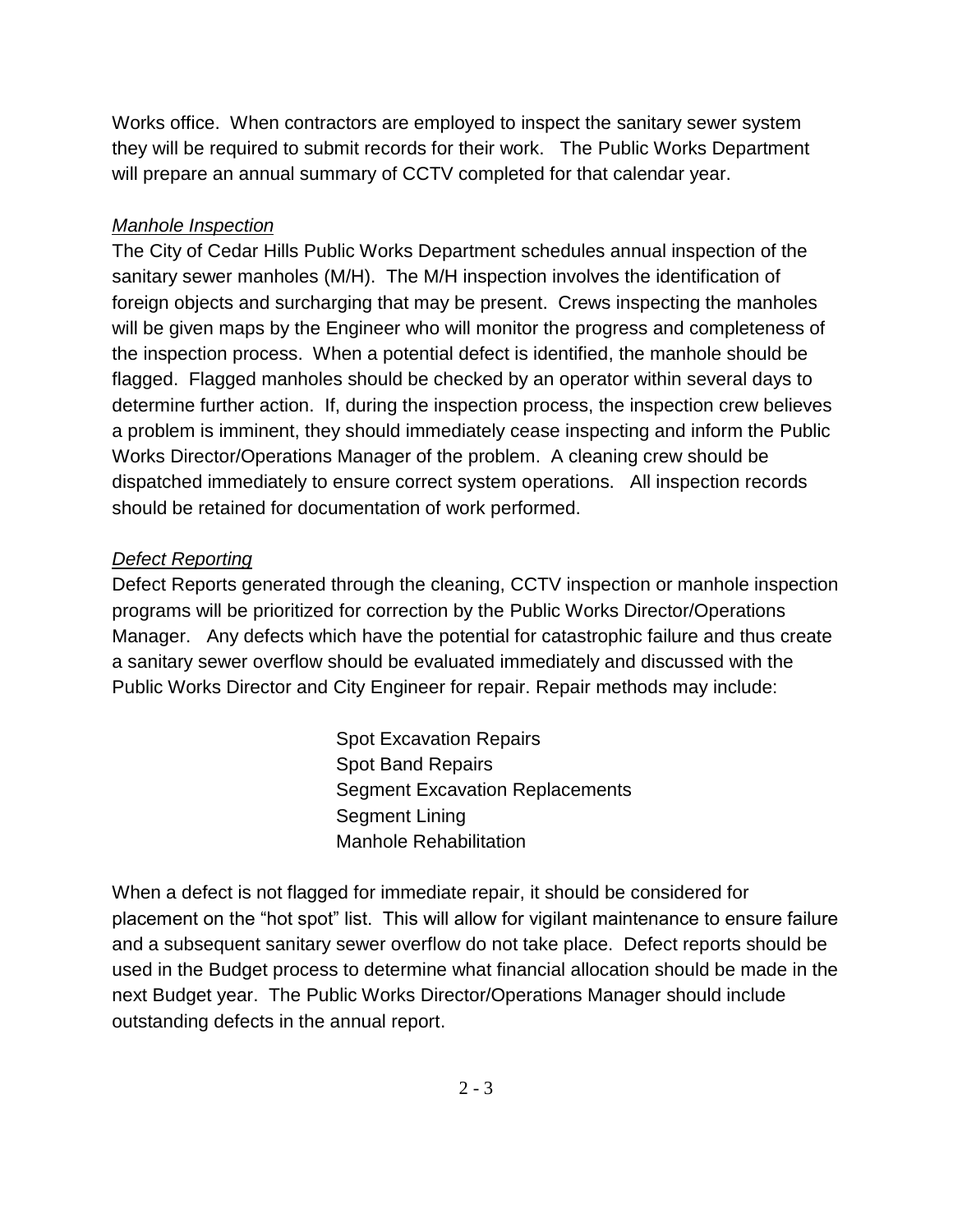## *Collection System Damage*

Collection damage may occur as a result of multiple factors, some identified as a result of inspection activities and some identified as a result of damage by third parties such as contractors.

## Damage Identification

The identification of system damage which may result in an SSO or basement backup is important to prevent environmental, public health, or economic harm. Identification of damage may be from either internal activities or external activities.

Internal activities which may result in the identification of damage include the following:

- 1. Collections Maintenance Activities
- 2. CCTV Inspection Activities
- 3. Manhole Inspection Activities

These three activities are discussed in this Maintenance Program and the identification of damage will result in the generation of a Defect Report. Generally, damage identification is an iterative and continuous process.

External activities which identify damages include:

- 1. Contractor Notification of Damage
- 2. Directional Drilling Notification of Damage
- 3. Public Damage Complaints

All three of these notifications generally require immediate response. Staff should respond and evaluate the seriousness of the damage and the effect on the environment. Damages which include a release to the environment should be handled in accordance with the SORP. Damages which cause a basement backup should trigger the Basement Backup program. Damages which remain in the trench should be insignificant and do not require more action than the repair of the damage.

Whatever the cause of collection system damage, the response should be expeditious to prevent environmental or economic harm. City staff should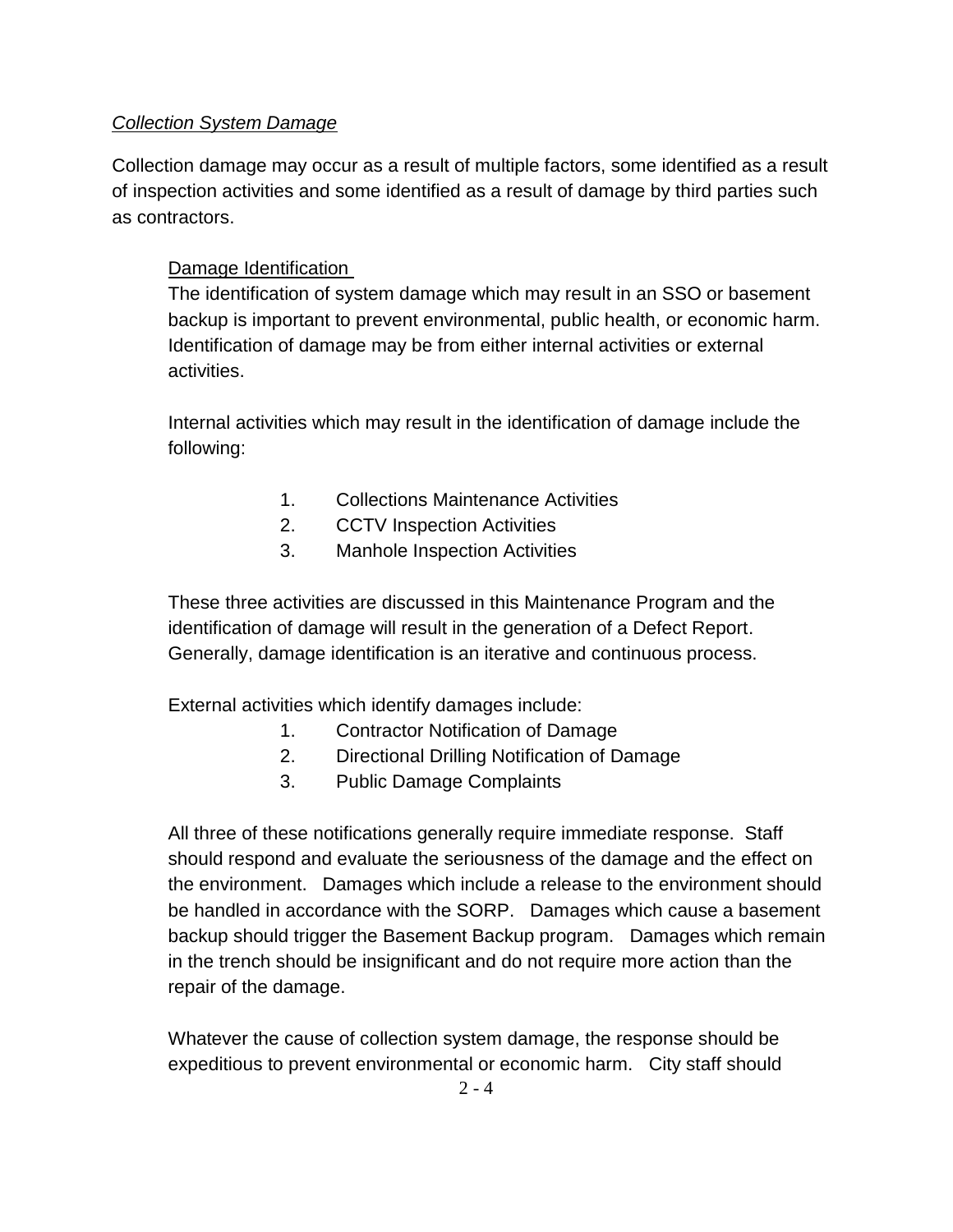consider all damages an emergency until it is shown by inspection to be a lower priority.

#### Damage Response Actions

When damages occur in the collection system, the following actions help define the path staff should take. These action plans are not inclusive of all options available but are indicative of the types of response that may be taken.

#### **Stable Damage**

Inspection activities may show a system damage which has been there for an extended period of time. Such damage may not require immediate action but may be postponed for a period of time. When stable damage is identified and not acted upon immediately, a defect report should be prepared. If such a defect is identified and repaired immediately, a defect report is not needed. An example of stable damage could be a major crack in a pipeline or a severely misaligned lateral connection where infiltration is occurring.

### **Unstable Damage**

Unstable damage is damage which has a high likely hood that failure will occur in the near future. Such damage may be a broken pipe with exposed soil or a line which has complete crown corrosion. In these cases, action should be taken as soon as there is a time, a contractor, materials and other necessary resources available. When such unstable damage is identified, if possible, consideration should be given to trenchless repairs which may be able to be completed quicker than standard excavation. Immediately after identification the Manager should be contacted to review and take care of budget considerations.

### **Immediate Damage**

When a contractor or others damage a collection line such that the line is no longer capable of functioning as a sewer, this immediate damage must be handled expeditiously. Such damage allows untreated wastewater to pool in the excavation site, spill into the environment or possibly backup into a basement. Under such conditions priority should be given to an immediate repair. Since excavation damage may be a result of contractor negligence or it could be a failure of Cedar Hills to adequately protect the